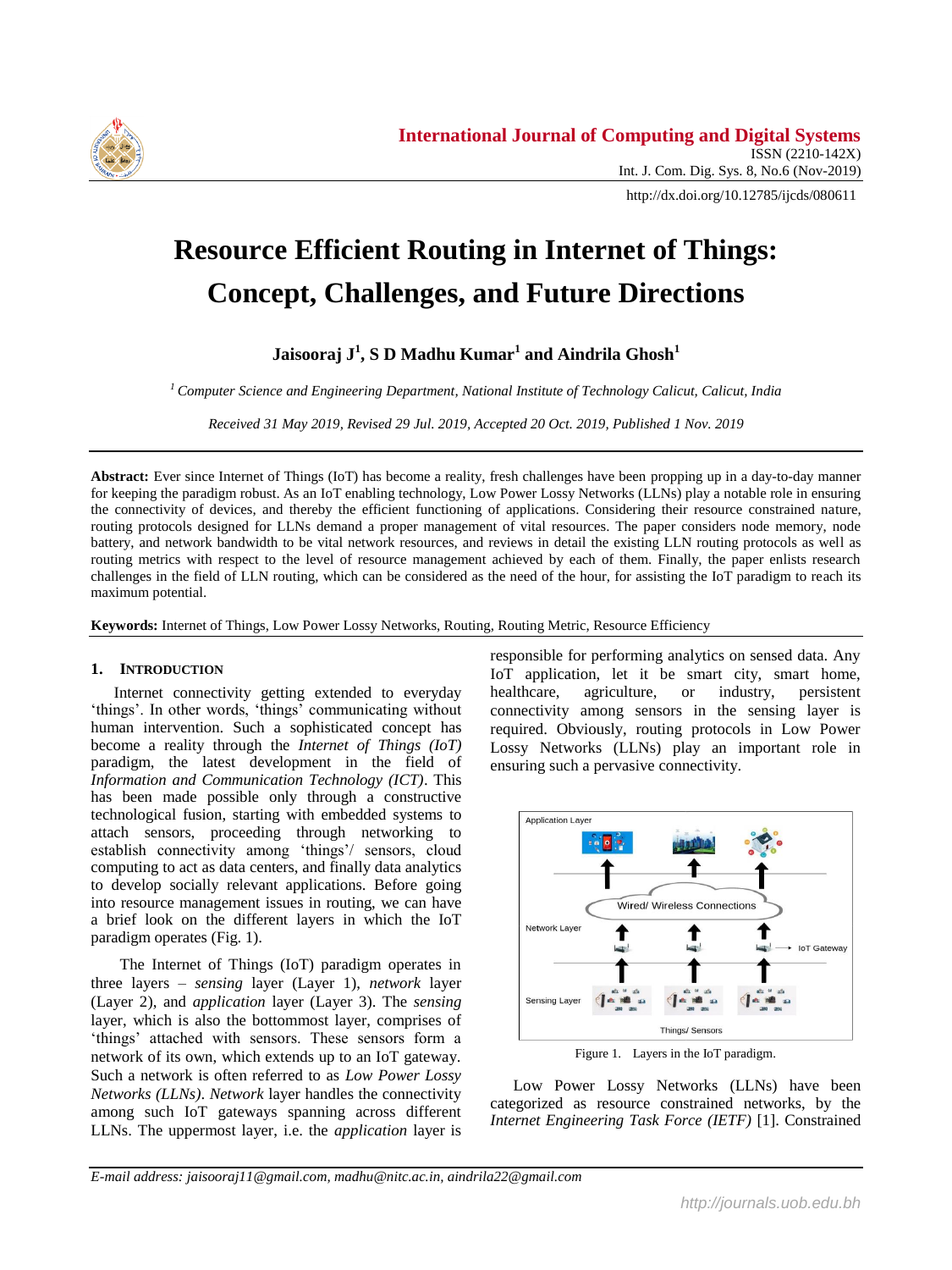nodes form a significant portion of constrained networks. Specific characteristics, like battery power, memory, and bandwidth, which are taken to be granted for normal Internet nodes, are not achievable for constrained nodes. Consequently, the routing protocols employed on LLNs should take into account, the efficient management of these resources. Inefficient handling of such resources can result in frequent connectivity disruptions, and thereby affect the performance of higher layers, including the application layer. Considering these aspects, the IETF has created a working group named *Routing Over Low Power Lossy Networks (ROLL)* to design and develop efficient routing protocols for LLNs.

The first and foremost contribution of ROLL, towards LLN routing, is the development of *Routing Protocol for LLNs (RPL)* [2]. Often referred to as the de facto routing protocol for IoT, RPL operates in a proactive manner, taking into account the resource constrained nature of LLN nodes. In order to keep up with the rapid technological advancements as well as to meet the ever increasing demand for IoT applications, several enhancements have been proposed over the core RPL protocol. Another contribution from ROLL is an ondemand routing protocol for LLNs, i.e., *Lightweight Ondemand Ad hoc Distance vector routing protocol – next generation (LOADng)* [3]. In addition to RPL and LOADng, several opportunistic routing protocols have also been developed by eminent researchers. Several useful surveys/ reviews have been undertaken by the researchers in the field of LLN routing, be it in point-topoint communications [4], mobility [5], or security [6]. Still, there is a noticeable lack of a review which takes into consideration the resource management issues in LLNs.

The paper presents a detailed review on the three main categories of LLN routing namely, proactive, on-demand, and opportunistic routing. The review has been conducted from the viewpoint of degree to which resource management has been achieved by various protocols, with the resources considered being node memory, battery capacity of nodes, and network bandwidth. Also, various LLN routing metrics have been studied based on their role in resource management. Further, the paper enlists important challenges that need to be addressed for developing more efficient LLN routing protocols, so that the needs of a future smart world can be met.

Remainder of the paper is organized as follows: Section 2 provides a detailed review of the existing LLN routing protocols, Section 3 provides a quantitative analysis of LLN routing protocols, Section 4 reviews the various LLN routing metrics, Section 5 offers a list of open challenges in the field of LLN routing, and Section 6 concludes the paper.

#### **2. RELATED WORK**

Routing Over Low Power Lossy Networks (ROLL) working group has been rightly credited with the design of both proactive as well as on-demand LLN routing protocols. RPL and its variants comprise the family of proactive routing protocols, whereas LOADng along with its variants constitute the category of on-demand routing protocols. These two categories of routing, along with opportunistic routing constitutes the body of literature regarding LLN routing. This section presents a detailed analysis of protocols belonging to each of the three categories of routing. Proactive routing protocols have been analyzed under RPL, whereas on-demand routing protocols come under LOADng. These two classes, along with opportunistic routing will be discussed in the coming subsections. The hierarchy of such a classification has been provided in Fig. 2.

#### *A. Routing Protocol for Low Power Lossy Networks (RPL)*

Ever since its inception in 2012 by the Internet Engineering Task Force (IETF) [2], RPL has maintained its title as the most researched entity in the family of LLN routing protocols. Being a proactive/ table-driven routing protocol, RPL bypasses the condition of an increased control overhead, thereby saving network resources like battery power, node memory, and even bandwidth. RPL takes into consideration all the three kinds of traffic – point-to-multipoint (or gateway to nodes), multipoint-to-point (or nodes to gateway), and point-to-point (or device to device).

RPL operates by constructing a *Destination Oriented Directed Acyclic Graph (DODAG)* pointed towards the root. The root node can either be a gateway, or it can even be a node connected to the gateway. In either case, the root node is not resource constrained, and is connected to a constant power supply. The remaining nodes in DODAG characterizes 'things' which are constrained in nature. The topology construction is initiated by the root node, by transmitting a control message named *DODAG Information Object (DIO)*. This DIO message, received by all the one hop neighbors of root, consists of the rank of transmitter/parent (in this case, the root itself with rank set to one) along with the *Objective Function (OF)* used to compute the rank. It may be noted here that, each and every node present in a specific DODAG should adhere to the same OF. The receiving nodes calculate their rank using OF (the OF takes into consideration, rank of the parent). These nodes replace the rank field in DIO with their newly computed rank, and broadcasts it. Whenever a node receives DIO messages from multiple parents, the parent with minimum rank is chosen as the preferred one. After such a construction of the DODAG topology, DIO messages are transmitted periodically by each node. This periodic DIO transmission, governed by a trickle timer, is used to maintain the topology under dynamic network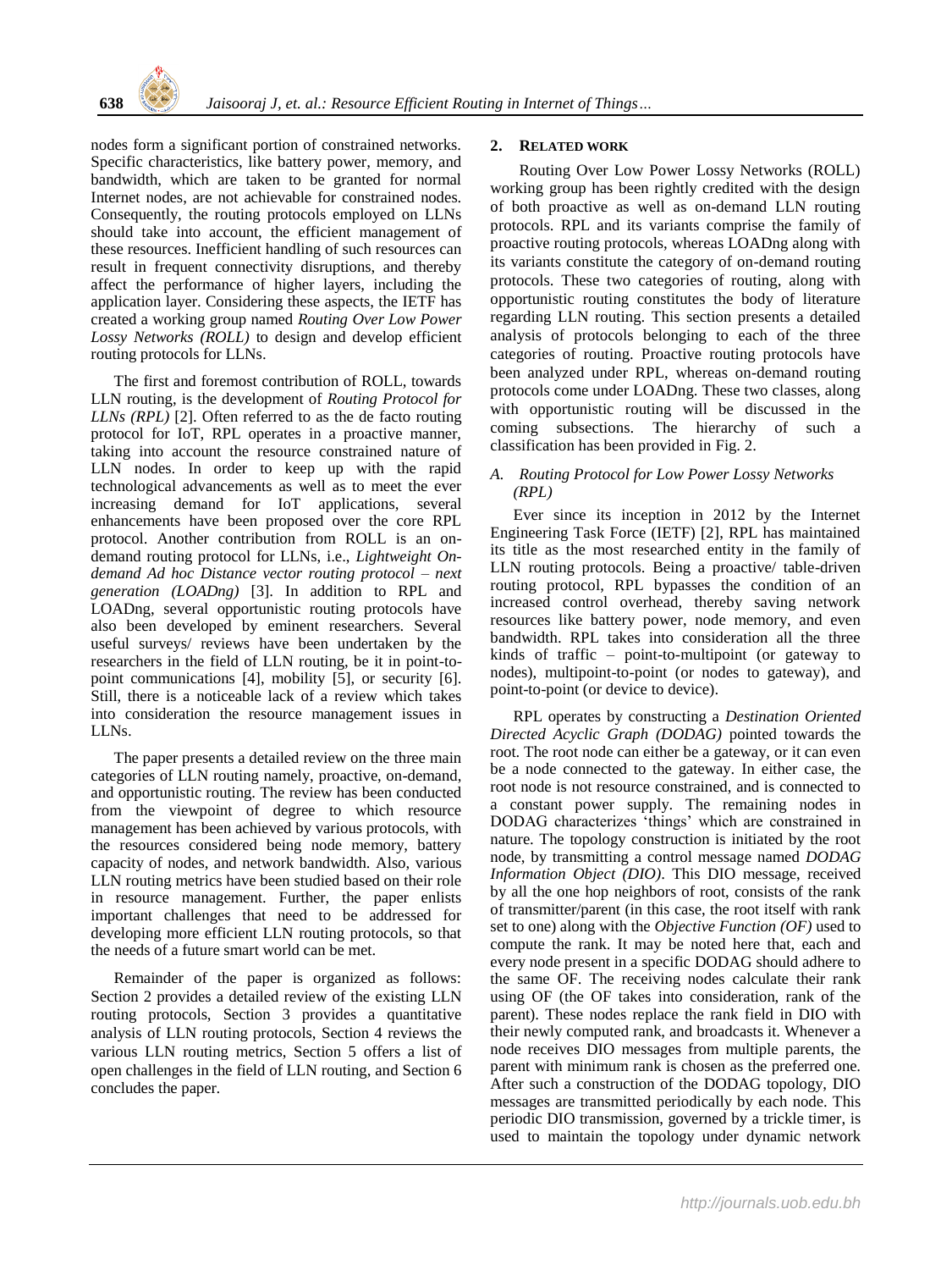

conditions. Apart from DIO, *DODAG Information Solicitation (DIS)* and *Destination Advertisement Object (DAO)* form the other important control messages. DIS facilitates the spontaneous transmission of DIO messages, thereby allowing new/ disconnected nodes to get attached/ reattached to the topology. DAO messages, on the other hand, express a node's willingness to act as destination. In more technical terms, DAO messages handle point-tomultipoint communications, i.e., network traffic from gateway (or root) to LLN nodes.

Even though RPL remains as the primary IoT routing protocol, significant enhancements need to be made on top of RPL in order to keep up with the technical and social demands of IoT paradigm. The following subsections provide an in-depth review of the various enhancements made on RPL. For convenience, the works have been classified according to the type of enhancement made. Keeping the aim of this paper intact, the review has been performed from the view of resource efficiency achieved by each of the protocols.

*a) Based on the Modes of Operation:* RPL operates in two modes – non-storing mode and storing mode. Non-storing mode requires only the root to store the routing information, whereas the storing mode of operation requires each and every node in the LLN to store routing information. TABLE I and TABLE II shows the routing tables of non-storing and storing modes respectively, as per the network topology shown in Fig. 3. Each of the above two modes comes with its own share of pros and cons. For instance, the fact that non-storing mode doesn't require individual nodes to store routing information, ensures that the resources like node memory and battery are managed. But, it has a disadvantage that network traffic surrounding the root will increase. For instance, even if the source and destination nodes are siblings as per topology, packets will have to traverse the root. This can prove to be extremely inefficient as it can waste the network bandwidth of area surrounding the root, and can drain considerable battery capacity of nodes in that area. Coming to the storing mode of operation, the avoidance of such a condition comes at the expense of memory capacity of nodes. Consequently, an efficient mixing of these two modes of operation in the same network is needed. This is contrary to the IETF version of RPL, where all the nodes in a single network are either storing or non-storing.

Notable enhancements on RPL have been developed on the basis of an enquiry: can we have both storing and non-storing nodes in the same network? J. Guo in [7] proposes an enhanced version of RPL, in the name *RAM-RPL (Resource-aware Adaptive Mode RPL)*, which allows a resource aware adaptive switching of operating modes. Consequently, this allows resources like battery power and memory to be managed effectively. In [8], the authors present a Dual-MOP RPL, which allows for an effective management of storing and non-storing nodes while considering downward traffic. Similar to [7], battery capacity and node memory are managed efficiently in [8] also. But, both these approaches are not that successful in the effective utilization of network bandwidth. This is because of the use of a combined approach involving both source routing and hop-by-hop routing. Reference [9] takes into consideration the fact that a network with predominantly storing nodes can pose serious scalability issues, and puts forward an enhanced version of RPL named D-RPL. Here, multicast group messages have been employed so as to avoid memory overflow in nodes. Even though memory is handled up to an extent in this work, it can result in considerable wastage of bandwidth surrounding the root. Further, it can drain out the battery of nodes surrounding the root. Another important contribution put forward by K. Vyas in [10], termed *Adaptive RPL (ARPL)*, permits the storing nodes to get converted into non-storing mode on an event of routing table overflow. Hence, it is obvious to conclude that the node memory is optimized. Also, it reduces the traffic surrounding the root, thereby reducing the bandwidth utilization. But, residual battery, which is an important aspect in a routing metric, has not been considered while performing the switch. TABLE III shows a mapping between such RPL variants and the features that enable them to manage resources.



Figure 2. Hierarchy of LLN routing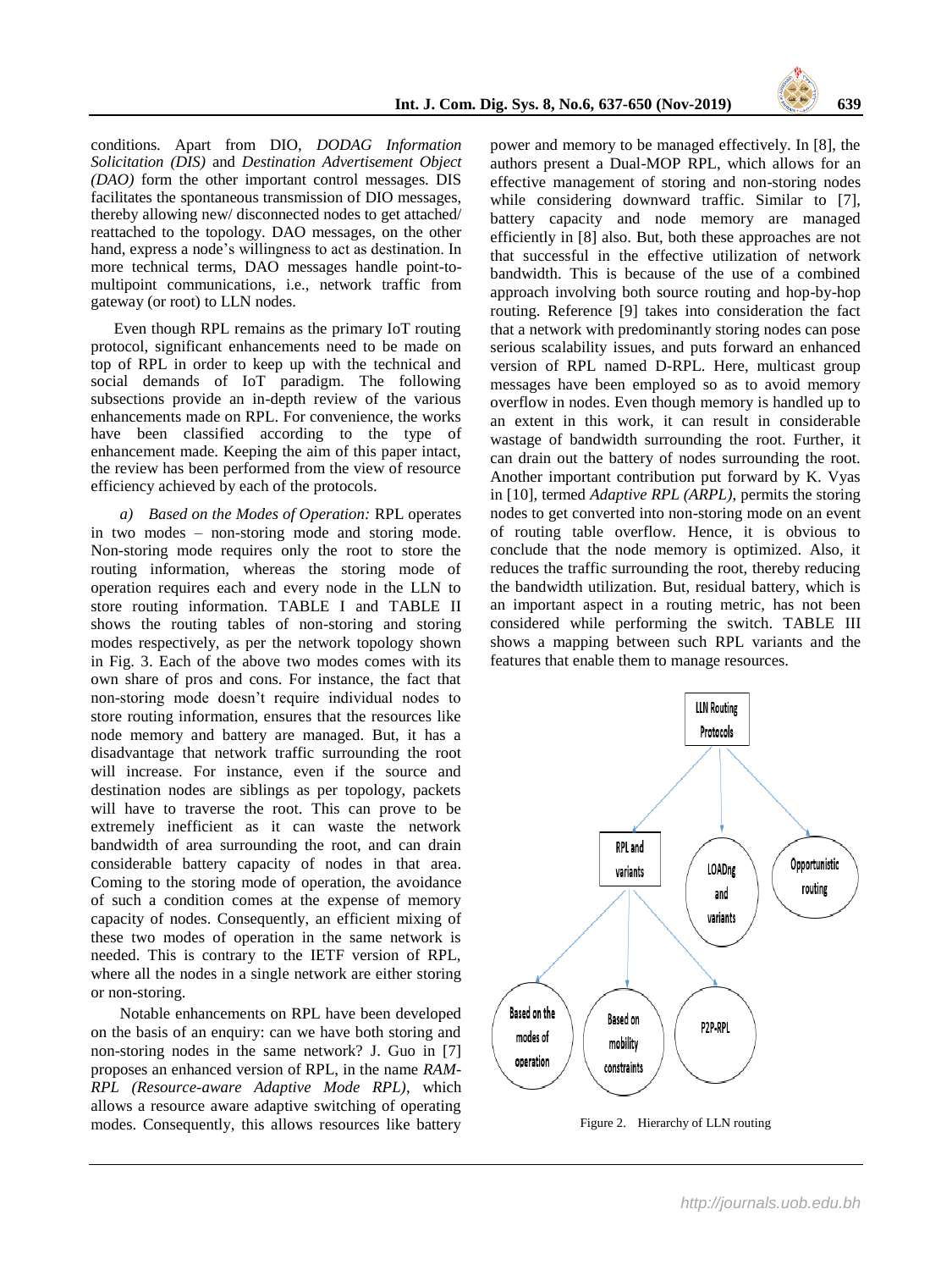

Figure 3. An example LLN topology

TABLE I. ROUTING TABLE FOR NON-STORING MODE

| Node          | Parent        | <b>Routing Entry</b>                    |
|---------------|---------------|-----------------------------------------|
|               |               | (Destination, Parent)                   |
| А             | Nil           | (B, A), (C, A), (D, B), (E, B), (F, C), |
|               |               | (G, C), (H, D), (I, D)                  |
| B             | Д             | Nil                                     |
|               | Д             | Nil                                     |
| n             | В             | Nil                                     |
| E, F, G, H, I | B, C, C, D, D | Nil                                     |

| TABLE II. | ROUTING TABLE FOR STORING MODE |  |
|-----------|--------------------------------|--|
|           |                                |  |

| Node          | Parent        | <b>Routing Entry</b>                    |
|---------------|---------------|-----------------------------------------|
|               |               | (Destination, Parent)                   |
| А             | Nil           | (B, A), (C, A), (D, B), (E, B), (F, C), |
|               |               | (G, C), (H, D), (I, D)                  |
| B             | А             | (D, B), (E, B), (H, D), (I, D)          |
|               | А             | (F, C), (G, C)                          |
| D             | B             | (H, D), (I, D)                          |
| E, F, G, H, I | B, C, C, D, D | Nil                                     |

*b) Based on Mobility Constraints:* As the scale and demand of Internet of Things (IoT) paradigm have gone up (and still continues to go up), mobility has become a criterion that can't afford to be missed. With the advent of applications like Industrial IoT (IIoT), RPL which was actually developed for static LLNs, had to accommodate mobility. Contrary to the enhancements made on the modes of operation, which mainly focus on node memory, mobility enhancements are made primarily for handling bandwidth and node battery. Also, it won't be incorrect to state that the majority of works being taken up in this area, are to handle mobility issues in RPL. Resource management achieved by such RPL variants has been summarized in TABLE IV.

The authors in [11] developed a variant of RPL where the trickle timer is set values ranging from  $I_{\min}$  to Imax. This ensures that the control overhead is reduced in the network, thereby preserving network bandwidth. However, the paper does not ensure a proper management of node memory and battery. In addition to that, larger trickle timer values can lead to frequent connectivity disruptions. Another important contribution, towards ensuring mobility support for RPL, proposes a reverse trickle timer for mobile nodes [12]. It is based on the observation that a mobile node is likely to stay connected with its new preferred parent for a long time, and hence the interval for sending DIO messages will be high at the beginning. Even though it manages the network bandwidth by reducing the number of control messages, the base assumption might not always be true. Fotouhi et al. proposed an enhancement in the name of MRPL, which employs the concept of smart hops used in cellular networks [13]. Whenever the strength of a link between mobile node and its parent goes below a threshold, such a connection is immediately terminated. Then, the mobile nodes goes into a parent discovery process by sending DIS messages. In this enhancement, node battery is efficiently handled through parent switching. But, a frequent transmission of DIS messages can waste the network bandwidth. The same authors proposed an enhancement to MRPL in the name MRPL+ [14]. Here, the disconnection with a parent happens only after finding a potential new parent. Even though the connectivity issues are addressed in [14], the issue of bandwidth management remains unaddressed. Sanshi et al. in [15] puts forward a protocol named *Enhanced RPL (ERPL)*, which uses different Objective Function (OFs) for static and mobile nodes. Such an enhancement helps in preserving node battery as well as network bandwidth. The *Backpressure RPL (BRPL)* proposed in [16] uses QuickTheta and QuickBeta algorithms for handling diverse traffic patterns and mobility respectively. This allows for the effective management of bandwidth as well as residual battery, but not node memory. The same can be said regarding *Game Theory based Mobile RPL (GTM-RPL)* [17], which uses game theory based optimization. As an extension to [15], Sanshi et al. proposed an *Enhanced Mobility RPL (EM-RPL)* in [18], which uses various timers to keep track of mobility in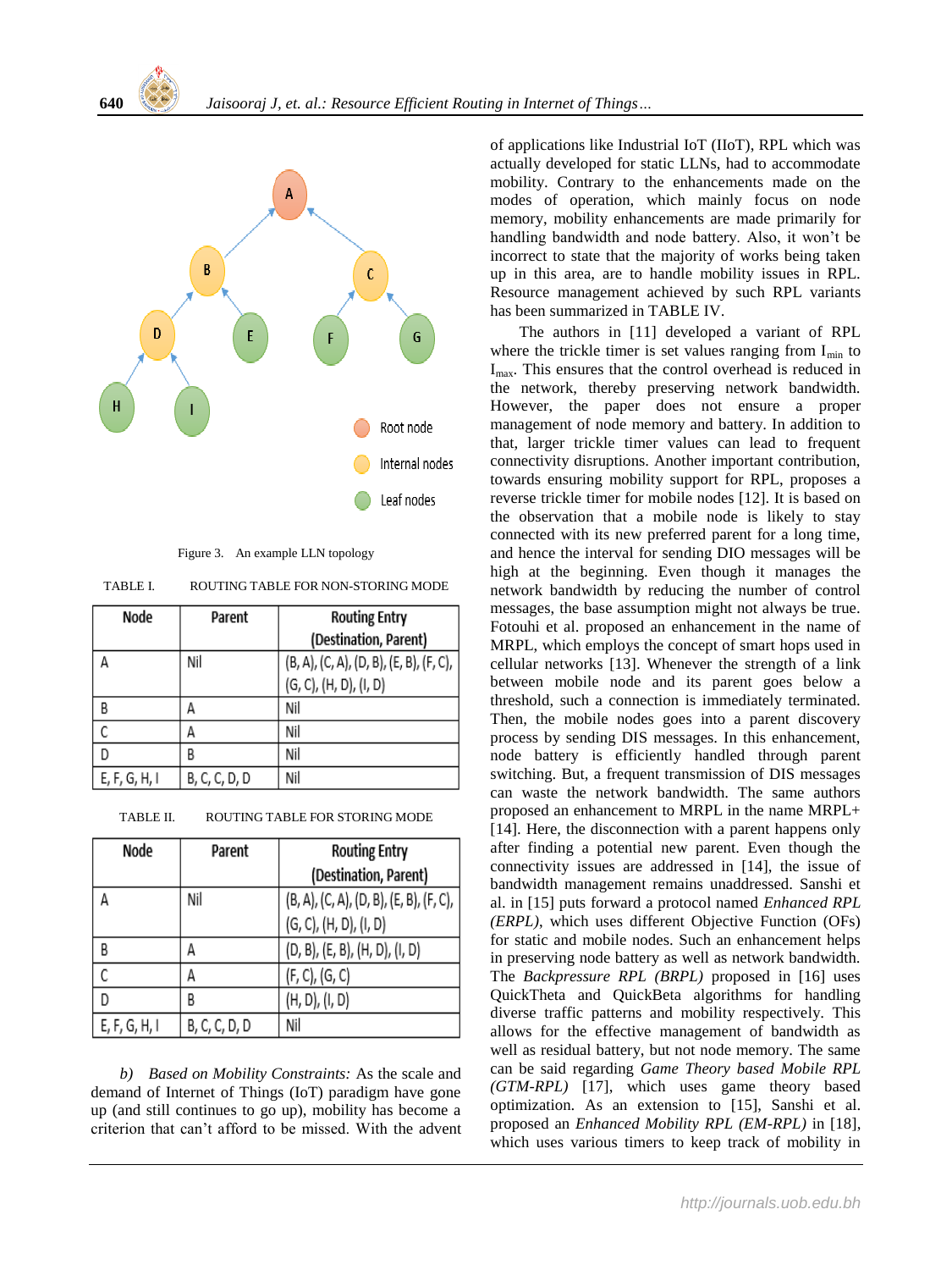

LLNs. But here, bandwidth is not optimized as effectively as the battery capacity of nodes.

*c) Point-to-Point RPL (P2P-RPL):* Even though the communications happening within the IoT paradigm span across multiple networks, we cannot skip the case where both source and destination nodes are present in the same network (i.e., LLN). One can simply intuit such kind of a communication in the context of smart homes or smart hospitals. Remote control based applications, in the above scenarios, denote worthy examples of such a communication. The devices present in the same network communicating with each other, has been identified by the term point-to-point communication or device-todevice communication. Despite the ability of RPL to handle such communications, bandwidth and battery wastage induced by it needs rectification.

TABLE III. RESOURCE MANAGEMENT IN RPL VARIANTS BASED ON OPERATING MODES ('**X**' INDICATES NO SPECIFIC MEASURES TO MANAGE THAT RESOURCE)

| <b>Protocol</b>  | <b>Node Memory</b>                                                                                     | <b>Node Battery</b>                                                                                  | <b>Network Bandwidth</b>                                                                 |
|------------------|--------------------------------------------------------------------------------------------------------|------------------------------------------------------------------------------------------------------|------------------------------------------------------------------------------------------|
| RAM-RPL [7]      | Resource<br>aware<br>$\bullet$<br>adaptive<br>switching<br>between storing<br>and<br>non-storing modes | Resource<br>aware<br>$\bullet$<br>switching<br>adaptive<br>between storing and non-<br>storing modes | traffic<br>Less<br>٠<br>surrounding the root,<br>due to the presence of<br>storing nodes |
| Dual-MOP-RPL [8] | Switching of nodes<br>$\bullet$<br>among storing and non-<br>storing modes                             | Switching<br>of<br>nodes<br>$\bullet$<br>among storing and non-<br>storing modes                     | Optimization<br>of<br>$\bullet$<br>downlink traffic                                      |
| $D-RPL[9]$       | of<br>number<br>Less<br>$\bullet$<br>storing nodes                                                     | Less number of storing<br>$\bullet$<br>nodes                                                         | X                                                                                        |
| <b>ARPL</b> [10] | Switching<br>from<br>$\bullet$<br>storing to non-storing in<br>case of routing table<br>overflow       | X                                                                                                    | X                                                                                        |

TABLE IV. RESOURCE MANAGEMENT IN RPL VARIANTS BASED ON MOBILITY CONSTRAINTS ('**X**' INDICATES NO SPECIFIC MEASURES TO MANAGE THAT RESOURCE)

| <b>Protocol</b>         | <b>Node Memory</b> | <b>Node Battery</b>                                                                                             | <b>Network Bandwidth</b>                                                                                     |  |
|-------------------------|--------------------|-----------------------------------------------------------------------------------------------------------------|--------------------------------------------------------------------------------------------------------------|--|
| $I_{min,} I_{max}$ [11] | $\mathbf{X}$       | X                                                                                                               | Adaptive<br>trickle<br>timer<br>values                                                                       |  |
| Reverse Trickle [12]    | $\mathbf X$        | $\mathbf X$                                                                                                     | Usage of reverse trickle<br>٠<br>timer for mobile nodes                                                      |  |
| <b>MRPL</b> [13]        | $\mathbf{X}$       | Usage of smart hops for<br>$\bullet$<br>preferred parent switching                                              | $\mathbf{x}$                                                                                                 |  |
| $MRPL + [14]$           | $\mathbf{X}$       | Usage of smart hops for<br>$\bullet$<br>preferred parent switching                                              | $\mathbf{X}$                                                                                                 |  |
| <b>ERPL</b> [15]        | $\mathbf{X}$       | Different OFs for static<br>$\bullet$<br>and mobile nodes                                                       | Different OFs for static and<br>$\bullet$<br>mobile nodes                                                    |  |
| <b>BRPL</b> [16]        | X                  | QuickTheta algorithm<br>$\bullet$<br>QuickBeta algorithm<br>$\bullet$                                           | QuickTheta algorithm<br>$\bullet$<br>QuickBeta algorithm<br>$\bullet$                                        |  |
| <b>GTM-RPL [17]</b>     | $\mathbf{X}$       | Payoff function<br>which<br>$\bullet$<br>considers utility, mobility,<br>and priority<br>of<br>energy,<br>nodes | Payoff<br>function<br>which<br>$\bullet$<br>considers<br>utility, mobility,<br>energy, and priority of nodes |  |
| <b>EM-RPL</b> [18]      | $\mathbf X$        | Different OFs for static<br>$\bullet$<br>and mobile nodes<br>Adaptive timers                                    | Different OFs for static and<br>$\bullet$<br>mobile nodes                                                    |  |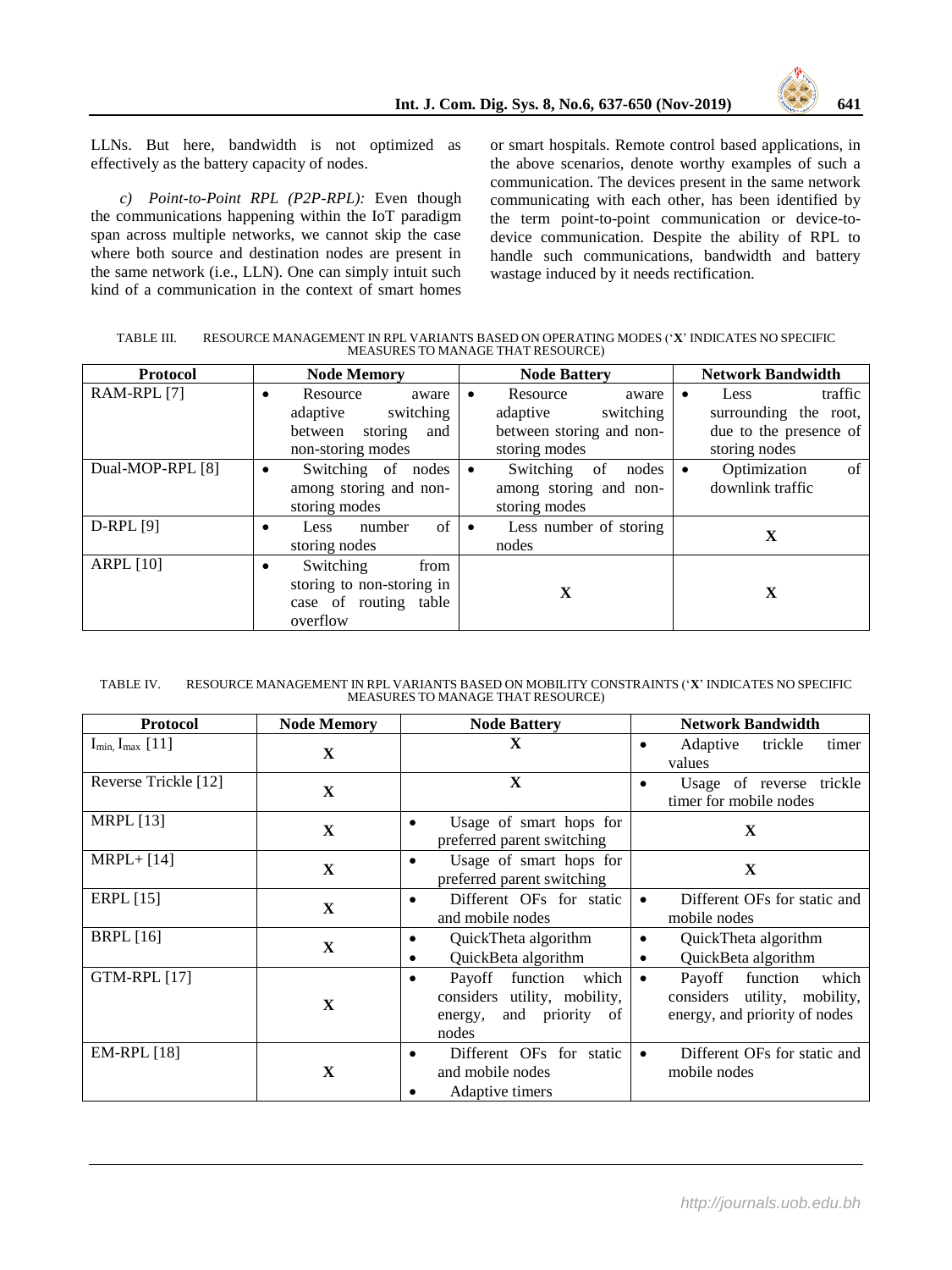

As already mentioned in this section, RPL handles point-to-point communications. It utilizes DODAG to handle the same. Now, we have to look separately from the non-storing viewpoint as well as the storing viewpoint. A non-storing view points to the fact that each and every communication has to pass through the root, even if the source and destination nodes are in close proximity. This can result in serious bandwidth as well as battery wastage surrounding the root. On the other hand, storing point of view ensures that such a condition is eliminated, but at the cost of memory capacity of nodes. All these have prompted the IETF to draft another RPL enhancement, named *Point-to-Point RPL (P2P-RPL)* [19].

P2P-RPL operates through an on-demand creation of DODAGs for device-to-device communications. When a node wishes to communicate with another node in the same network, it sends a DIO message piggybacked with a *P2P Route Discovery Option (P2P-RDO)*. This initializes the construction of an on-demand DODAG rooted at the source node. Until the P2P-RDO reaches the intended destination, the procedure of parent selection is similar to the one followed in RPL. The destination, on receiving the P2P-RDO, replies with a *P2P Discovery Reply Object (P2P-DRO)* through the discovered route. Once the P2P-DRO message has reached the source node, actual data transmission begins through the established route. Although P2P-RPL tackles the issue of an increased traffic specifically surrounding the root, it induces some additional overhead as in the case of any on-demand routing mechanism. As a countermeasure, [20] and [21] utilize a mix of RPL and P2P-RPL in the same network. Here, the on-demand DODAG discovery is initiated only if the cost of route in pre-existing DODAG (i.e., using RPL) is greater than a threshold. Such a route cost is calculated using a *Measurement Object (MO)*, explained in [20]. Such a measure can reduce the overhead associated with a purely on-demand procedure, consequently improving the bandwidth utilization. TABLE V shows the resource management capabilities of point-to-point routing protocols.

#### *B. Lightweight On-demand Ad hoc Distance vector routing protocol – next generation (LOADng)*

Ever since the advent of *Mobile Ad hoc Network (MANET)* working group by the IETF, the development of on-demand routing protocols have gained momentum. Such a category of routing protocols, which set up routes only on need, carries with it an additional overhead of increased control messages. When we are considering LLNs, which are resource constrained in nature, an increased control overhead can adversely affect the resources like network bandwidth as well as battery. It was only after taking into consideration all these aspects, that the IETF working group named *6LoWPAN (IPv6 over Low power WPAN)* developed an on-demand

routing protocol called *LOAD (6LoWPAN Ad Hoc On-Demand Distance Vector Routing)* [22]. However, the development of LOAD suffered an eventual suspension as a consequence of the group giving more emphasis on issues like IP packet header compression [22]. Once again, a stable and significant development of an ondemand protocol for LLNs was made by ROLL in 2013, with the LOADng protocol [3].

LOADng, as is the case for all on-demand protocols, relies on *Route Request (RREQ)* and *Route Reply (RREP)* messages for route discovery. When a node wishes to communicate with another, it performs a link based multicast of the RREQ message. The destination, on receiving the RREQ, replies by sending an RREP message through a unicast towards the source. Through the route thereby established, the source-destination pair can communicate. One can surely raise an issue that these are features present in already developed on-demand protocols. What makes LOADng so peculiar? The answer is that the route discovery as well as maintenance phases are highly simplified, so as to suit the requirements of a resource constrained network (as in the case of LLNs). First of all, intermediate route reply, i.e. the intermediate nodes sending RREP when they have a working route towards the destination, is disallowed in LOADng. In addition to that, LOADng is extensible, so that additional features can be incorporated to the core protocol. This is especially important, considering the extensible nature of IoT paradigm. Another unique feature of LOADng is the support for multiple metrics, which is also essential considering the multiple *Quality of Service (QoS)* requirements in LLNs. Finally, the fact that LOADng supports address lengths ranging from 1 to 16 octets is quite advantageous for the memory constrained LLN nodes.

Even in the midst of all these desirable features, the control overhead caused by LOADng needs due consideration. Important extensions on LOADng protocol have been explained very clearly in [22]. TABLE VI outlines the resource management achieved by various LOADng extensions. A brief account on these extensions has been given below:

 **Smart Route Request** – The usage of SmartRREQ is aimed at avoiding the unwanted broadcast of RREQ messages, thereby saving a lot of network bandwidth. In this extension, RREQ is broadcast with a flag set so as to communicate its smart nature. When an intermediate node receives such an RREQ (or smartRREQ), it checks for the presence of a route towards the intended destination, in its routing table. In order to avoid a routing loop, it is made sure that the next hop of that route is not the same as previous hop of the RREQ. If both of these conditions are met, the RREQ is unicast towards the next hop. Otherwise, it is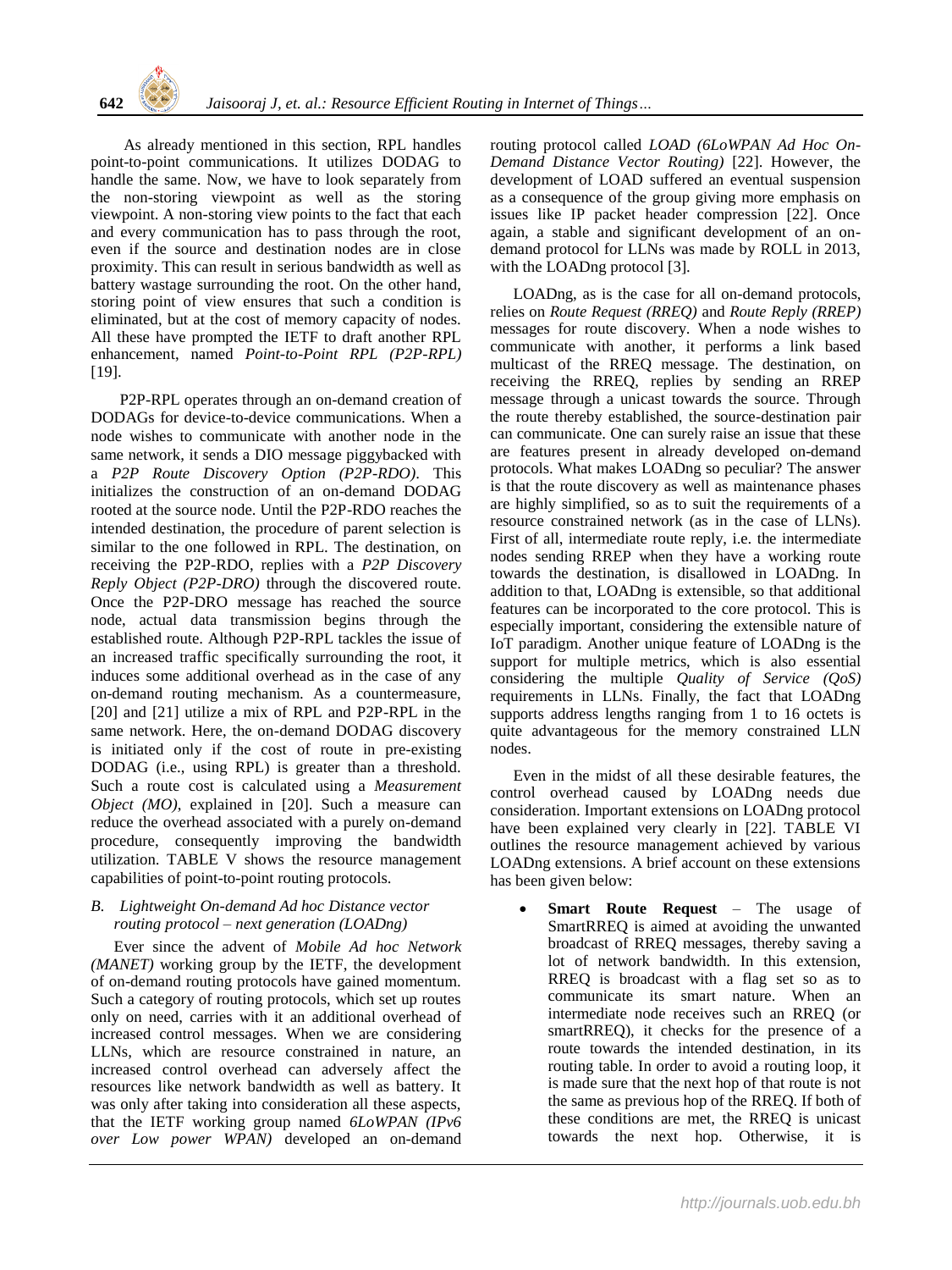

broadcasted as is the case with normal LOADng. Also, such an extension satisfies the interoperability requirements, so as to operate

along with nodes running on base LOADng protocol.

#### TABLE V. RESOURCE MANAGEMENT IN POINT-TO-POINT ROUTING PROTOCOLS ('**X**' INDICATES NO SPECIFIC MEASURES TO MANAGE THAT RESOURCE)

| <b>Protocol</b>           | <b>Node Memory</b> | <b>Network Bandwidth</b><br><b>Node Battery</b>                           |                                                                                                          |  |
|---------------------------|--------------------|---------------------------------------------------------------------------|----------------------------------------------------------------------------------------------------------|--|
| P <sub>2</sub> P-RPL [19] | $\mathbf X$        | <b>DODAG</b><br>On-demand<br>construction                                 | On-demand<br>DODAG<br>$\bullet$<br>construction                                                          |  |
|                           |                    | traffic<br>Reduced<br>٠<br>surrounding the root                           | traffic<br>Reduced<br>$\bullet$<br>surrounding the root                                                  |  |
| RPL & P2P-RPL [20]        |                    | <b>DODAG</b><br>On-demand<br>٠<br>construction<br>traffic<br>Reduced<br>٠ | <b>DODAG</b><br>On-demand<br>$\bullet$<br>construction                                                   |  |
|                           | X                  | surrounding the root                                                      | traffic<br>Reduced<br>٠<br>surrounding the root<br>switching<br>Adaptive<br>٠<br>between RPL and P2P-RPL |  |

| TABLE VI. | RESOURCE MANGEMENT IN LOADNG VARIANTS ('X' INDICATES NO SPECIFIC MEASURES TO MANAGE THAT |
|-----------|------------------------------------------------------------------------------------------|
|           | <b>RESOURCE</b> )                                                                        |

| <b>Protocol</b>             | <b>Node Memory</b>                                          | <b>Node Battery</b>                                                                   | <b>Network Bandwidth</b>                                                                             |
|-----------------------------|-------------------------------------------------------------|---------------------------------------------------------------------------------------|------------------------------------------------------------------------------------------------------|
| smartRREQ [22]              | Varying address lengths<br>٠<br>from 1 to 16 octets         | Avoidance<br>of<br>unwanted<br>٠<br><b>RREQ</b> flooding                              | Avoidance<br>of<br>٠<br><b>RREQ</b><br>unwanted<br>flooding                                          |
| Expanding<br>Ring<br>$[22]$ | Varying address lengths<br>$\bullet$<br>from 1 to 16 octets | Avoidance<br>of<br>unwanted<br>RREQ flooding through step-<br>by-step increase in TTL | of<br>Avoidance<br><b>RREO</b><br>unwanted<br>flooding<br>through<br>step-by-step increase<br>in TTL |
| LOADng-CTP<br>$[22]$        | X                                                           | X                                                                                     | • Appropriate usage<br>of jitter values                                                              |
| LOADng-DFF<br>$[22]$        | X                                                           | X                                                                                     | • Usage of Depth<br><b>First Forwarding</b>                                                          |
| LOADng-DFF++<br>$[22]$      | • Timely rearrangement of<br><b>CNHL</b>                    | X                                                                                     | Usage of Depth<br>$\bullet$<br><b>First Forwarding</b>                                               |

 **Expanding Ring** – Once again, the aim is to conserve network bandwidth by limiting the broadcast of RREQ messages. In the expanding ring version of LOADng, this is achieved by periodically increasing the *Time-to-Live (TTL)* value of RREQ messages. The initial iteration of this extension broadcasts the RREQ messages with a reduced TTL value. If the RREQ is not received at the intended destination, the whole process is restarted at the source with an increased TTL value. Such an approach has the advantage that an RREQ message traverses the entire network only in the worst case. Here also, interoperability with basic LOADng is achieved. Nodes running on basic LOADng won't be able to

recognize the extension, and hence it won't reduce the TTL value.

 **Collection Trees** – This extension, termed as *LOADng-Collection Tree Protocol (LOADng-CTP)*, is aimed at handling multipoint-to-point communications. Here, the node which intends to act as the root broadcasts an RREQ\_Trigger message so as to set up a collection tree with each node having bidirectional links. All the messages required for setting bidirectional links, be it either RREQ Trigger or HELLO, are sent by considering a suitable jitter. This allows to avoid unwanted collisions. Once the collection tree is set up, all the nodes in the tree will have a valid bidirectional route towards the root. Thus, we can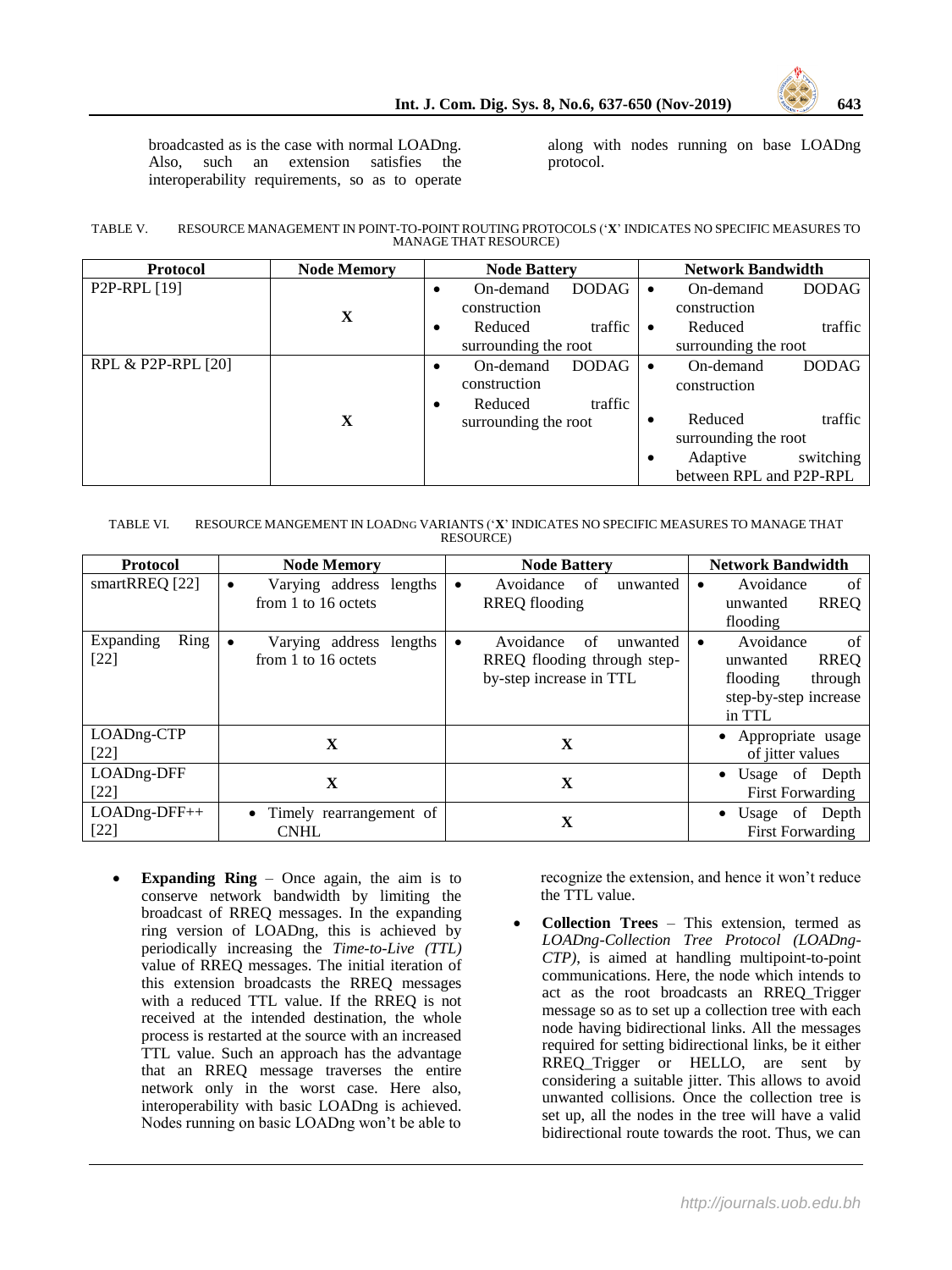

safely presume that LOADng-CTP manages a lot of network bandwidth while handling multipointto-point communications. Unlike the previous two extensions, LOADng-CTP cannot interoperate with LOADng routers. This is on account of the inability of LOADng routers in generating HELLO messages, which in turn is crucial for establishing bidirectional links.

- **Depth First Forwarding (DFF)** LOADng-DFF offers an advantage of continuing the data transmission even if the next hop to a particular destination fails. This is achieved by maintaining a *Candidate Next Hop List (CNHL)*, i.e. neighbors with bidirectional links, for each node. First element in the list will be the one suggested as next hop for a specific destination in the routing table. The remaining elements are those discovered through *NHDP (Neighborhood Discovery Protocol)*, not following any specific sequence. Whenever a data packet reaches the node, it gets forwarded to the first element in its CNHL. If the routing fails for some reason, the packet is forwarded to the next element in CNHL. Thus, LOADng-DFF ensures a persistent connectivity, thereby leading to an efficient utilization of bandwidth. However, it does not rearrange the elements in CNHL as per the success rate. This can lead to an unwanted delay in the subsequent transmissions passing through that node. This, along with the lack of interoperability with LOADng, can be said as the drawbacks of LOADng-DFF.
- **Depth First Forwarding++ (DFF++)** LOADng-DFF++ tackles the above disadvantage (of LOADng-DFF) regarding ordering of elements in CNHL. Here there is a requirement that the particular neighbor (in CNHL) through which a successful transmission to the destination was possible, needs to be appended at the end of the list. This ensures that the subsequent transmissions through that node, will first choose the previously successful CNHL element as the next hop, thereby reducing considerable delay as well as overhead. Even though LOADng-DFF++ interoperates with LOADng-DFF, backward compatibility with LOADng is not ensured.

The above extensions made on top of LOADng have surely helped to reduce the inherent control overhead and end-to-end delay, and thereby optimize the network resources especially network bandwidth and node battery. However, further enhancements, like multipath routing, can be incorporated so as to further optimize its performance. Also, the fact that LOADng-DFF and LOADng-DFF++ are not interoperable with LOADng needs due consideration. As the future technical world is ready to witness a massive growth of IoT, development of

optimized on-demand protocols occupies a place that cannot be left out.

## *C. Opportunistic Routing*

Wireless network researchers will surely be familiar of the term *Delay/ Disruption Tolerant Networks (DTNs)*. DTNs actually came into being as an offshoot of MANETs. In fact, they were often addressed as *IC-MANETs (Intermittently Connected MANETs)*. We are already familiar with the fact that MANETs possess a highly dynamic networking topology, thereby making the routing procedure extremely complex (NP-Hard if we think from a theoretical perspective). However, we can set up routes for communication in a MANET, even though they are unstable. Coming to DTNs, we can't even setup routes. Instead, they rely on opportunistic contacts in order to transfer messages, so that the messages may eventually reach the destination. That is the reason for DTNs to be called by the name opportunistic networks. One may wonder whether such a high degree of mobility occurs in IoT. The answer is that, considering the rate at which IoT paradigm is advancing, such a level of dynamicity is quite possible in the near future itself. So, we can consider opportunistic LLN routing protocols in three contexts, which are detailed out below.

The first context, where opportunistic routing comes handy, is closely related to Industrial IoT (IIoT) as well as vehicular IoT. For instance, we can consider a scenario where roadside sensors/ actuators have to connect with moving devices (these devices could also be present in moving vehicles). Such a communication is possible only if the roadside devices are able to opportunistically connect with their moving counterparts. Such a scenario is given the term *opportunistic IoT (oppIoT)* [23] [24]. Considering the fact that the time to make opportunistic contacts is way too less, the design of such routing protocols is a very complex task.

The other context involves an opportunistic network connected to the Internet, i.e., LLN assumes the nature of an opportunistic network/ DTN. Here, the opportunistic routing technique of store-carry-forward needs to be used. A source node carries the message to be transmitted in its buffer, until it comes into contact with another node. The source makes use of such an opportunistic contact to transfer the message. This process is continued until the message reaches the intended destination. The authors, in [24], proposes such a routing scheme, where they make use of *Location Prediction based Forwarding for Routing using Markov Chain (LPFR-MC)* in order to figure out the subsequent positions of each node. Such a method, which takes into consideration the angular metrics of nodes, is useful in improving the frequency of opportunistic contacts. This can prevent the data packets getting congested in the network due to lack of such contacts, and hence it can save considerable network bandwidth.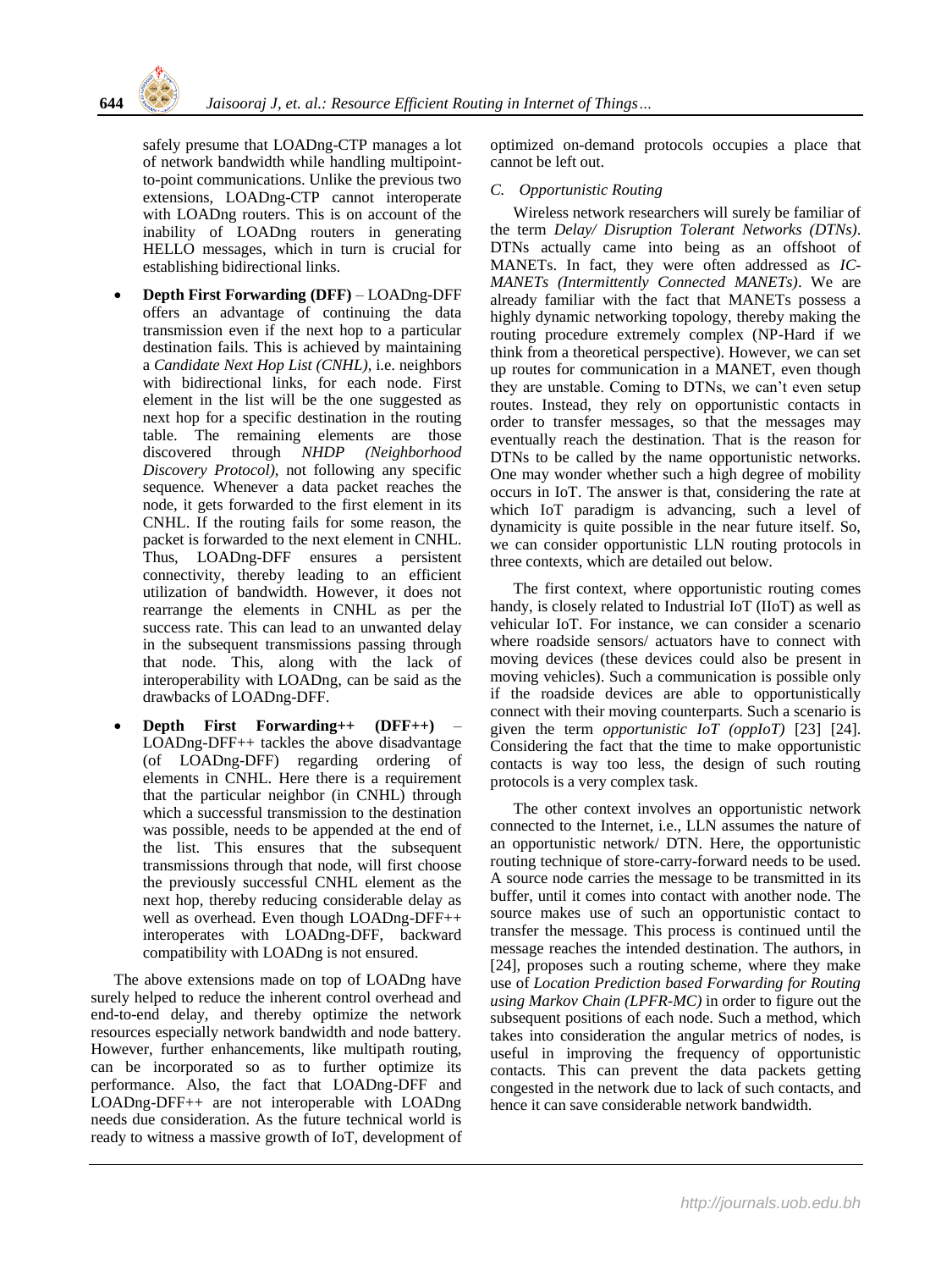

Last but surely not the least, the third context is the one where comparatively more amount of research have been done in opportunistic LLN routing. Here, the opportunistic routing is incorporated into RPL. *Opportunistic RPL (ORPL)* is first in this category, where a routing table free approach is used [25]. A node can decide its preferred parent opportunistically. As a result, considerable node memory is saved here. An enhancement to ORPL has been provided in [26] in the name of *ORPL-LB (ORPL-Load Balanced)*. Here, duty cycling has been introduced so as to balance the network load uniformly among all nodes in the network. This enables the management of both node battery as well as network bandwidth. Gormus et al., in [27] and [28], tests the performance of ORPL on top of *Adaptive Metering Infrastructure (AMI)* mesh networks. In [28], an enhancement named ORPLx has been proposed by the authors, where an adaptive limit is put on medium access control retransmissions. Consequently, network bandwidth is saved through the reduction of control overhead. Similar to previous tables presented in this paper, TABLE VII provides a mapping between resource management and the enabling features for opportunistic routing protocols.

Compared to its proactive and reactive counterparts, opportunistic routing in LLNs has a less number of takers. This could be due to the fact that the evolution of IoT has not yet reached a stage suited for this category of protocols. Also, the end-to-end delay resulted by opportunistic routing protocols is something to addressed. However, with terms like *Internet of Drones (IoD)* and *Flying Ad hoc Networks (FANETs)* becoming popular, no one can predict the rate at which the IoT paradigm will advance. Hence, it would be better to develop efficient opportunistic protocols before the well expected IoT rush culminates itself into a highly complex scenario.

#### **3. QUANTITATIVE ANALYSIS OF LLN ROUTING**

In Section 2, we have already discussed a qualitative analysis regarding the various categories of LLN routing protocols. There, we had given importance to the specific characteristics of individual protocols that enable them to manage resources such as battery, memory, and network bandwidth. However, an analysis on LLN routing is complete only with some insights on its quantitative aspects. Coming to the quantitative aspects, packet delivery ratio, control overhead, and end-to-end delay constitute the major players. Packet delivery ratio measures the number of packets successfully received at the destination, out of the total number of packets sent. Control overhead refers to the total number of control messages required to transmit a unit of data, whereas endto-end delay indicates total time elapsed between a successful send and receive operations. An ideal routing protocol, not only in the case of LLNs, should guarantee an increased packet delivery ratio together with a reduced control overhead and end-to-end delay. Table VIII gives a

summary regarding the level of packet delivery ratio, control overhead, and end-to-end delay achieved by different LLN routing protocols, together with an indication on battery consumption.

As evident from Table VIII, on-demand and opportunistic LLN routing protocols tend to give better packet delivery ratios as compared to their proactive counterparts. However, proactive routing protocols show considerably reduced control overhead and end-to-end delay. Hence, further research is essential to develop proactive LLN routing protocols with better packet delivery ratios. Similarly, there should also be research attempts at reducing the overhead and delay associated with on-demand and opportunistic protocols.

## **4. LLN ROUTING METRICS**

Similar to the case in any kind of a network, LLNs also take into account various metrics that govern the routing decisions. The objective of using these metrics can range from the selection of preferred parent in RPL to ranking of routes in LOADng. The routing metric is often mapped using an optimization function named Objective Function (OF), which we have already seen in Section 2. An OF can be either a minimization or a maximization function as per the network/ routing requirements. These are all general aspects that are applicable to any kind of a network. Coming to LLNs, these routing metrics should take into consideration the inherent features of a resource constrained network. This could either be battery capacity of nodes, speed of nodes, transmission counts, or even a combination of two or more of the individual metrics [29] [30]. The proper design of an LLN routing metric can cover a significant distance in the management of vital network resources. TABLE IX shows the degree of resource management that can be achieved by different routing metrics. Given below is a list of the most important LLN routing metrics available in the literature:

- **Expected Transmission Count (ETX)** One could confidently argue that ETX is the most frequently used routing metric in LLNs. ETX indicates the number of link layer transmissions for a node to transfer a packet successfully to the destination. Naturally, the aim will be to select links with a reduced ETX value. Consequently, the OF corresponding to ETX will be a minimization function. From the viewpoint of resource management, ETX can handle bandwidth utilization effectively.
- **Link Quality Index (LQI)**  A metric, introduced along with the IEEE 802.15.4 standard, which measures error in the modulation of successfully received packets [31]. This takes into account several factors like the distance between source and destination, mobility etc. It is always favorable to have a reduced LQI value,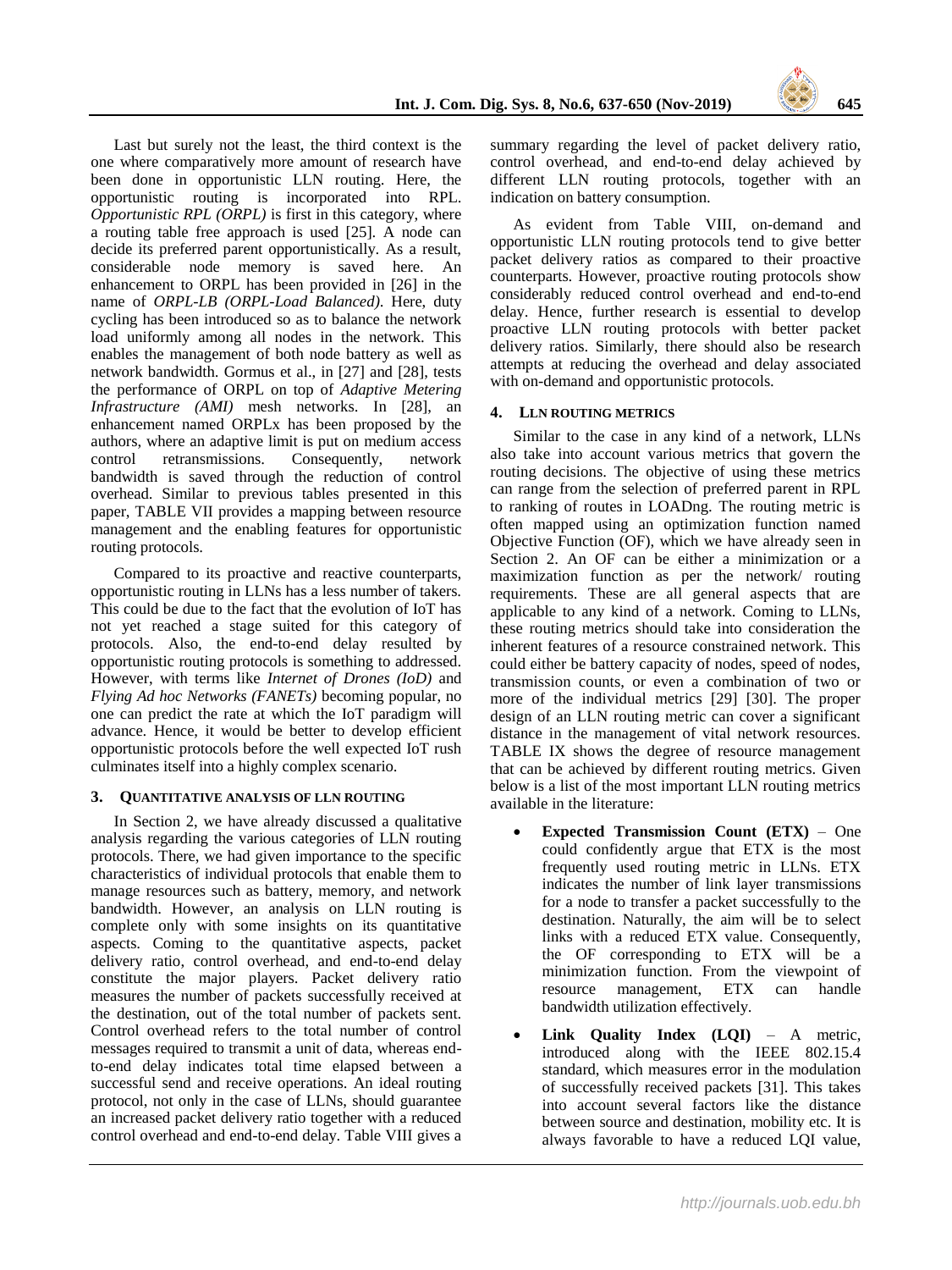once again pointing towards an OF which is a minimization function. LQI gives a fairly good detail regarding the bandwidth utilization.

- **Received Signal Strength Indicator (RSSI)** As the name itself implies, RSSI indicates the power level which a receiver experiences from the sender. Factors like distance, mobility, and node battery can affect the RSSI value. Contrary to ETX and LQI, it is better to have an increased RSSI value. As a result, the OF used here will be a maximization function. Coming to resource management, RSSI can manage node battery and network bandwidth effectively.
- **Link Stability Metrics** These can be considered as composite, rather than standalone, metrics. The stability of a link depends on the characteristic of nodes situated at both the endpoints. In addition to that, metrics like ETX, LQI, and RSSI can also affect the link characteristics. A properly designed link stability metric efficiently combines various individual metrics by assigning appropriate priorities/ weightages to each of them. A composite metric thus designed can be useful in managing all the important network resources.

| <b>TABLE VII.</b> | RESOURCE MANAGEMENT IN OPPORTUNISTIC PROTOCOLS ('X' INDICATES NO SPECIFIC MEASURES TO MANAGE |
|-------------------|----------------------------------------------------------------------------------------------|
|                   | THAT RESOURCE)                                                                               |

| <b>Protocol</b>     | <b>Node Memory</b>    | <b>Node Battery</b>                                                                                      | <b>Network Bandwidth</b>                                                                       |
|---------------------|-----------------------|----------------------------------------------------------------------------------------------------------|------------------------------------------------------------------------------------------------|
| LPFR-MC [24]        | • Store-carry-forward | X                                                                                                        | • Usage of Markov Chain<br>model to predict the<br>location of nodes                           |
| <b>ORPL</b> [25]    | • Routing table free  | • No need to compute<br>rank<br>for<br>parent<br>selection                                               | • Opportunistic<br>preferred<br>parent selection                                               |
| <b>ORPL-LB</b> [26] | • Routing table free  | • Load balancing<br>• Duty cycling                                                                       | • Load balancing<br>Duty cycling                                                               |
| <b>ORPLx</b> [28]   | • Routing table free  | • No need to compute<br>for<br>rank<br>parent<br>selection<br>• Adaptive limit on MAC<br>retransmissions | • Opportunistic<br>preferred<br>parent selection<br>• Adaptive limit on MAC<br>retransmissions |

#### TABLE VIII. QUANTITATIVE ANALYSIS OF LLN ROUTING PROTOCOLS

| <b>Protocol</b>                         | <b>Packet Delivery</b> | <b>Control Overhead</b> | <b>End-to-End Delay</b> | <b>Battery</b> |
|-----------------------------------------|------------------------|-------------------------|-------------------------|----------------|
|                                         | Ratio                  |                         |                         | Consumption    |
| RAM-RPL [7]                             | Medium                 | Low                     | Low                     | Medium         |
| Dual-MOP-RPL [8]                        | High                   | Medium                  | Medium                  | Medium         |
| $D-RPL[9]$                              | High                   | Low                     | Medium                  | Medium         |
| $A-RPL$ [10]                            | High                   | Low                     | Medium                  | Medium         |
| $I_{\text{min}}$ , $I_{\text{max}}[11]$ | Medium                 | Medium                  | Medium                  | Medium         |
| Reverse Trickle [12]                    | Medium                 | Medium                  | Medium                  | Medium         |
| <b>MRPL</b> [13]                        | High                   | Medium                  | Medium                  | Medium         |
| $MRPL + [14]$                           | High                   | Medium                  | Medium                  | Medium         |
| <b>ERPL</b> [15]                        | Medium                 | Medium                  | Medium                  | Low            |
| <b>BRPL</b> [16]                        | High                   | Medium                  | Medium                  | Low            |
| <b>GTM-RPL [17]</b>                     | Medium                 | Medium                  | Low                     | Low            |
| <b>EM-RPL</b> [18]                      | Medium                 | Low                     | Medium                  | Low            |
| P <sub>2</sub> P-RPL [19]               | Medium                 | Medium                  | Medium                  | Low            |
| RPL & P2P-RPL                           | Medium                 | Medium                  | Low                     | Low            |
| $[20]$                                  |                        |                         |                         |                |
| smartRREQ [22]                          | High                   | Medium                  | Medium                  | Low            |
| Expanding Ring [22]                     | High                   | Medium                  | Medium                  | Low            |
| LOADng-CTP [22]                         | Medium                 | High                    | Medium                  | Medium         |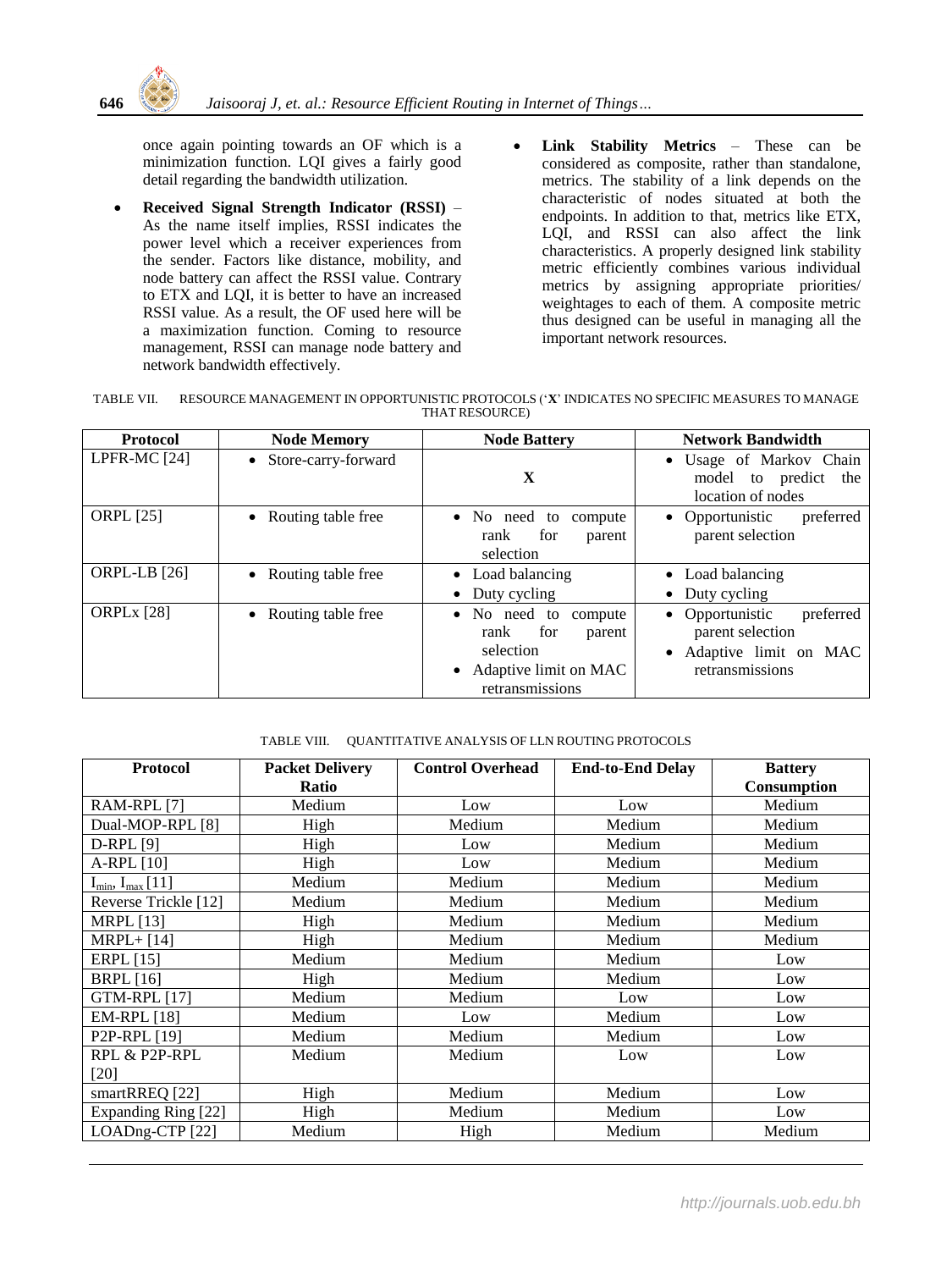

| LOADng-DFF [22]     | Medium | High   | Medium | High   |
|---------------------|--------|--------|--------|--------|
| $LOADng-DFF++$      | High   | Medium | Medium | Medium |
| $[22]$              |        |        |        |        |
| LPFR-MC [24]        | Medium | Medium | Medium | Medium |
| <b>ORPL</b> [25]    | Medium | Medium | Medium | Medium |
| <b>ORPL-LB</b> [26] | High   | Medium | Medium | Low    |
| <b>ORPLx</b> [28]   | High   | Low    | Medium | Low    |

TABLE IX. ROUTING METRICS VS LEVEL OF RESOURCE MANAGEMENT

| <b>Routing</b> | Node          | <b>Node</b>    | <b>Network</b>   |
|----------------|---------------|----------------|------------------|
| <b>Metric</b>  | <b>Memory</b> | <b>Battery</b> | <b>Bandwidth</b> |
| <b>ETX</b>     | Low           | Medium         | High             |
| LOI            | Low           | Medium         | High             |
| <b>RSSI</b>    | Low           | High           | High             |
| Link           | High          | High           | High             |
| Stability      |               |                |                  |
| Metrics        |               |                |                  |

So far, we have seen metrics which are primarily confined to a link. In the case of protocols like RPL, this might work well, considering the fact that operations like preferred parent selection are concerned with links rather than routes. But in the case of LOADng, where routes have to be considered as a whole, we need to be aware of techniques to combine individual link metrics. Summation of individual link values is one among such methods to find out the value corresponding to an entire route. Even more advantageous will be a max-min approach. Finding out the link with minimum value in each route, is followed by obtaining the maximum of those values. The route possessing such a max-min value is considered to be the optimal one.

LLNs, being an integral part of the IoT, consists of nodes demanding multiple Quality of Service (QoS) requirements. Also, multiple applications may coexist in the same LLN with each having its own specific QoS requirements. Hence, the design of routing metrics taking into consideration all these aspects is mandatory. In addition to that, considering the number of potential IoT applications waiting to get realized, further research is absolutely necessary in the design of routing metrics.

#### **5. OPEN CHALLENGES AND RECOMMENDATIONS**

Considerable amount research already undertaken in the field of LLN routing doesn't mean that the space for further research has been wiped out. Instead, it won't be wrong even if we go an extend stating that the space for further research is more, compared to that of the research already carried out. The major research challenges, as per the review conducted, along with possible solutions have been explained below:

 **Scalability** – This comes foremost among the list of challenges in LLN routing. With Internet of Things (IoT) being a paradigm for making 'things' a part of the global Internet infrastructure, there is no limit regarding the number of 'things' which would get connected in the future, or say near future. Scalability, defined as the ability to prevent performance degradation even if the network grows in size, comes handy in such a scenario.

 Enforcing scalability requires measures unique to each category of routing. For instance, the scalability of RPL can be enhanced by carrying out a proper switch between storing and non-storing modes of operation. If the number of non-storing nodes increase, it will result in an increased traffic surrounding the root. Such an increase in traffic is directly proportional to the network size (i.e. number of nodes in the network), as the non-storing nodes will simply forward the traffic towards the root. Now coming to LOADng, more number of nodes would mean an increased amount of control messages being transmitted. Hence, measures should be taken to counter that. There is a difference in the case of opportunistic routing though, as the frequency of opportunistic contacts may increase with the number of nodes.

 **Mobility** – The rapid evolution of IoT paradigm has led to a condition where mobility is of utmost importance while designing an LLN routing protocol. The 'things'/ sensors are being increasingly carried by people or even vehicles. As a result, routing protocols that do not take into consideration the mobility requirements can suffer from frequent loss of connectivity.

 The impact of mobility is also distinct for various classes of routing protocols. RPL, originally designed for static/ less mobile networks, has seen a lot of enhancements so as to accommodate mobility. But, such enhancements are quite difficult considering the proactive nature of RPL. Even though LOADng and opportunistic routing protocols support mobility, it comes with the cost of an increased control overhead and end-to-end delay respectively.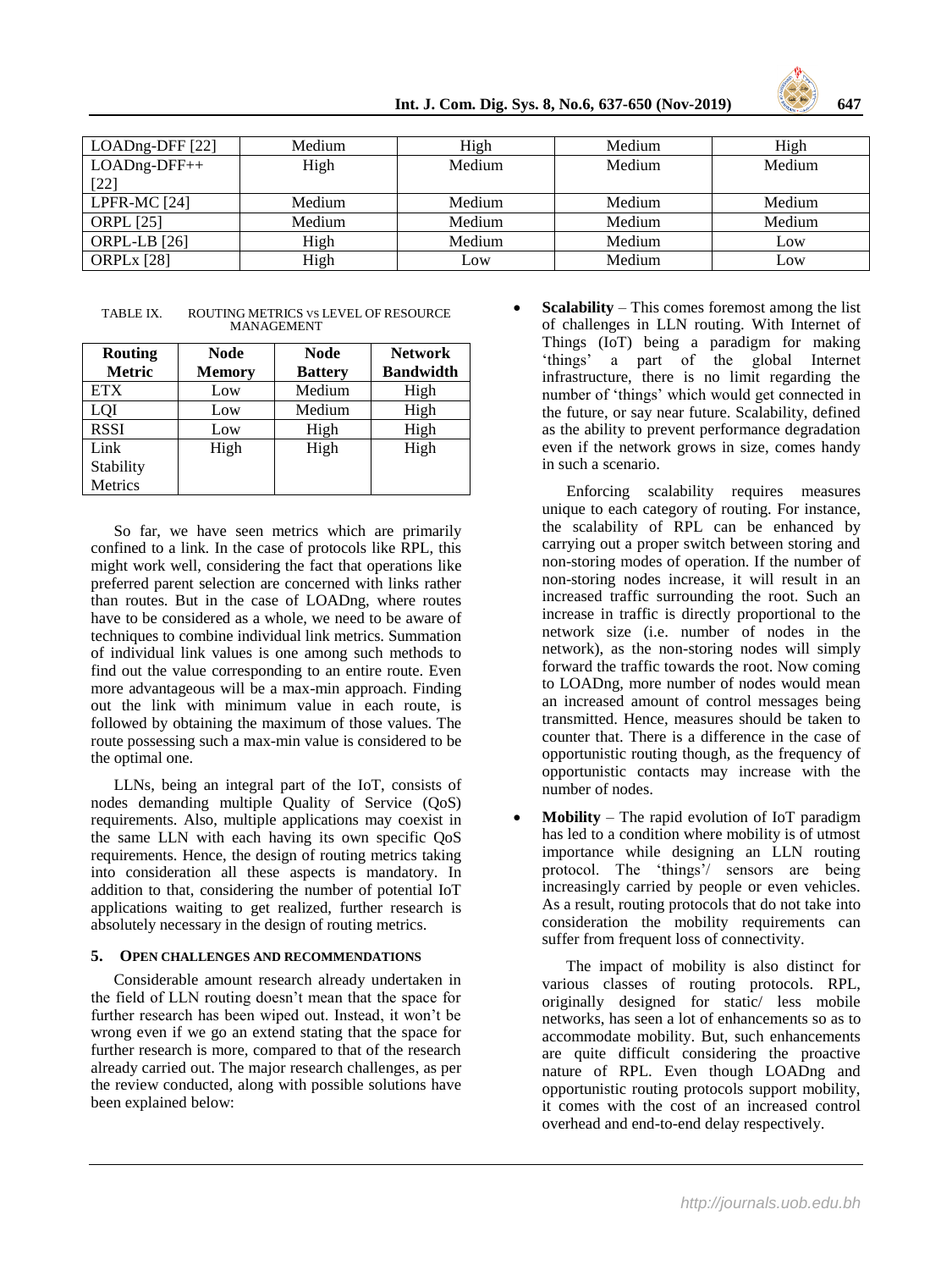**Bidirectional Traffic** – This is the characteristic feature of LLNs, which distinguishes them from traditional *Wireless Sensor Networks (WSNs)*. Unlike WSNs, LLNs are connected to the Internet. This ensures both uplink as well as downlink traffic, i.e., multipoint-to-point and point-to-multipoint traffic. For a routing protocol to be completely fit in an LLN environment, both these kinds of traffic should be supported.

 Considering the case of RPL, multipoint-topoint traffic (i.e. towards the Internet) is handled reasonably well in a static scenario. However, it uses the same upward route to handle downlink communications also. This is not at all an efficient procedure, considering the dynamic nature of LLNs. Increase in overhead and delay associated with LOADng and opportunistic routing protocols also need due consideration.

 **Distributed Control** – Any networking procedure, not only routing, can follow either a centralized or a distributed mode of operation. In centralized approach, a single entity will be responsible for taking decision, be it a routing decision or a decision regarding security. Distributed approach, on the other hand, relies on individual nodes to take decisions. As far as LLNs are concerned, a shift from centralized to a distributed approach seems mandatory.

 The disadvantages of a centralized approach can be best explained using the context of nonstoring mode of operation in RPL. The fact that root node alone stores the routing information, results in severe congestion surrounding the root. Considering the resource constrained nature of LLNs, such a congestion can result in the rapid depletion of node batteries in that region. Hence, suitable measures need to be taken to avoid such a condition.

 **Multicast Routing** – Multicast is an important form of communication in networks, along with unicast, broadcast and flood operations. It involves a sender transmitting messages to more than one recipients. Like in any other kind of a network, multicast is essential in LLNs also, for realizing a variety of IoT applications.

 There are considerable IoT applications which can benefit from efficient multicast operations. Smart street lighting mechanism can provide a convincing example. Such a system requires a sensor to send signals to an array of streetlights, so as to turn their actuators on simultaneously. This is equivalent to a classical multicast scenario where the sensor acts as the source, and actuators in multiple streetlights act

as destinations. The current trend of replacing a multicast operation with multiple unicast operations is highly inefficient. Taking into consideration these issues, the IETF has drafted a *Multicast Protocol for Low Power Lossy Networks (MPL)* in 2016 [32]. Still, the development of MPL is in initial stages, and requires more enhancements.

- **Quality of Service (QoS)** QoS is often used to measure the level of performance obtained from an application. With the IoT applications having a largely societal outlook, ensuring the desired level of QoS is essential. Being an enabling technology of the IoT, LLNs need to be concerned about primarily two variants of QoS:
	- o **Multi-dimensional QoS** Due to the presence of applications with different QoS requirements in the same network, there could be more than one root nodes. Each root node will be assigned the task of handling a specific type of application (and thereby a specific QoS). As a result, multiple sourcedestination pair will have different QoS requirements. Hence, a routing protocol designed for an LLN should operate accordingly.
	- o **Multi-traffic QoS** It is quite impossible to have a scenario where each and every node in an LLN generate the same kind of traffic. Instead, the types of traffic in a LLN can vary from bursty traffic generated by smart meters to continuous traffic generated through video streaming. An LLN routing protocol should be able to handle the unique characteristics pertaining to each node.
- **Multiple Routing Instances** We have already seen that multiple applications can coexist in the same LLN. A DODAG will be constructed by each of these applications, as per the QoS requirements. Thus, an LLN can be visualized as consisting of a number of DODAGs, both overlapping as well as non-overlapping. Such a condition, if not addressed properly, can often lead to poor and inefficient utilization of resources.

 As already mentioned, DODAGs can either be overlapping or non-overlapping. In more technical terms, such a scenario offers multiple virtual networks sharing the same physical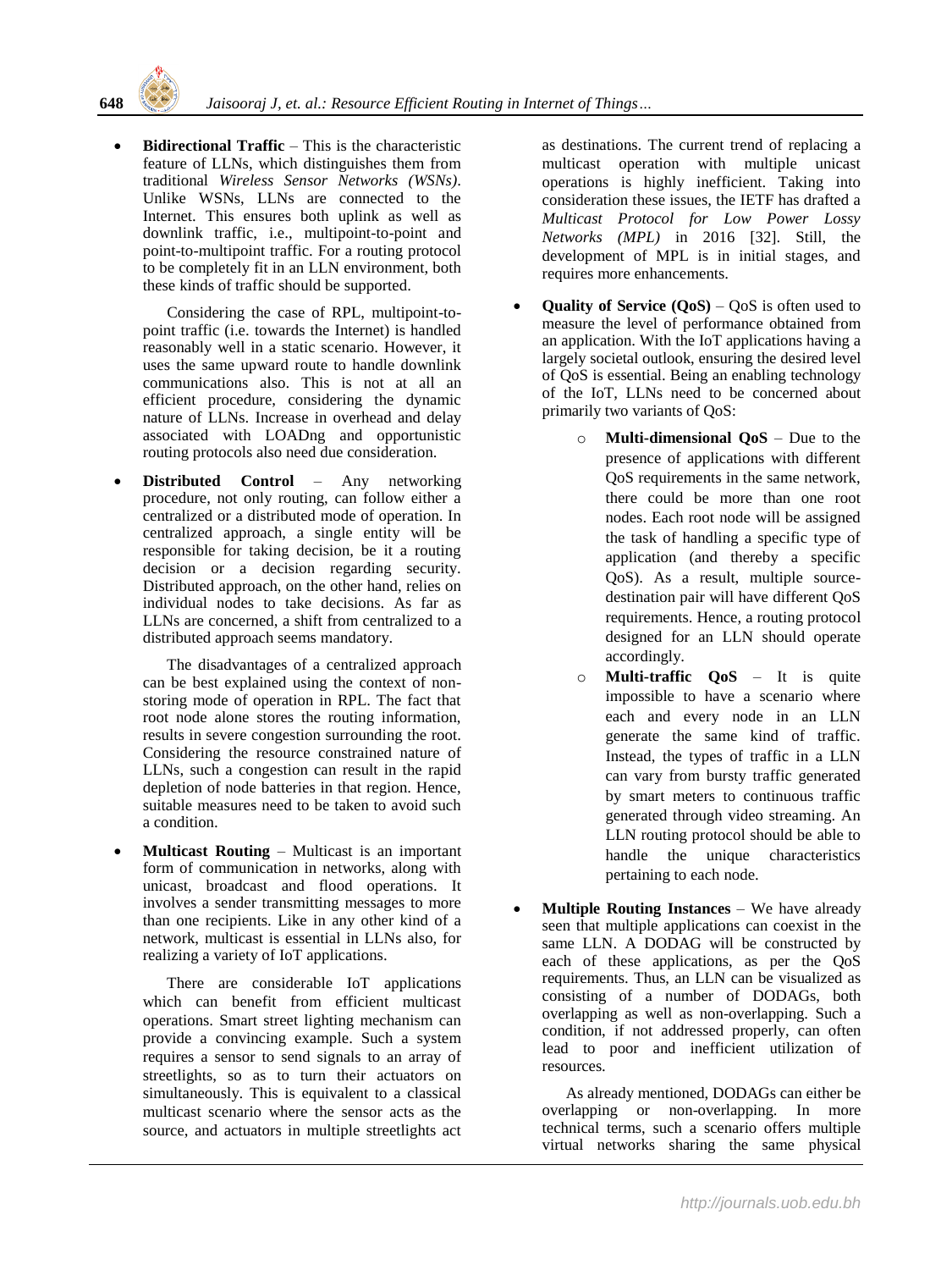devices. If the routing procedure is not designed to consider this, nodes present in multiple DODAGs may drain out their resources quickly, and thereby result in the reduction of network lifetime.

 **Security** – With everyday 'things' getting connected to the Internet, there is an inherent risk of exposing the private information of users into the public world. Obviously, there is a need to incorporate cryptographic operations in the routing protocol. But, the computationally intensive nature of cryptographic operations is not suited for the resource constrained nodes in LLNs. Hence, lightweight security operations need to be incorporated in LLN routing protocols.

The above challenges need to be given due consideration, especially with an 'IoT rush' already been predicted by researchers. With billions of 'things' getting connected to the Internet by 2020, development of scalable and efficient LLN routing protocols is surely a matter of concern.

#### **6. CONCLUSION**

An 'IoT rush' by the year 2020 has already been foreseen by researchers. With more number of 'things' getting attached to the Internet of Things (IoT), there will be an obvious increase in the number of applications demanding the service of such a paradigm. Low Power Lossy Networks (LLNs), being an enabling technology of the IoT, play a significant role in the realization of such a huge range of applications. Considering the resource constrained nature of nodes present in LLNs, the routing protocols should ensure a high level of resource efficiency, or else it can adversely affect the timely performance of IoT applications.

This paper presents a detailed review on various LLN routing protocols like Routing Protocol for LLNs (RPL), LLN On-demand Ad hoc Distance vector routing protocol – next generation (LOADng), and opportunistic routing. The review covers recent as well as important enhancements made to the core protocol, be it RPL, LOADng, or opportunistic routing. These protocols have been analyzed with respect to the degree of resource management achieved by them. In addition to that, important LLN routing metrics have been studied, and a mapping between metrics and resources managed has been provided. Finally, the important challenges that signal an immediate attention of researchers have been enlisted. Considering the rapidly developing nature of IoT paradigm, there is an ample scope as well as need for the development of efficient routing protocols.

#### **REFERENCES**

- M. Richardson and I. Robles, "RPL routing over low power and lossy networks", IETF 94.
- [2] T. Winter et al., "RPL: IPv6 routing protocol for low-power and lossy networks," IETF RFC 6550, Mar. 2012.
- [3] T. Clausen et al., "The lightweight on-demand ad hoc distancevector routing protocol – next generation (LOADng)", Internet Draft, work in progress, draft-clausen-lln-loadng), 2013.
- [4] M. Zhao, A. Kumar, P. Chong, and R. Lu, "A comprehensive study of RPL and P2P-RPL routing protcols: implementation, challenges, and opportunities", Peer-to-Peer Netw. Appl., Springer, July 2016, pp. 1232 – 1256.
- [5] A. Oliveira and T. Vazao, "Low-power and lossy networks under mobility: a survey", Computer Networks, Elsevier, April 2016, pp. 339 – 352.
- [6] D. Airehrour and J. Gutierrez, S. K. Ray, "Secure routing for internet of things: a survey", Journal of Network and Computer Applications", March 2016, pp. 198 – 213.
- [7] J. Guo, P. Orlik, K. Parsons, K. Ishibashi, and D. Takita, "Resource aware routing protocol in heterogeneous wireless machine-to-machine networks", IEEE Global Communications Conference (GLOBE-COM), 2015, pp. 1 – 6.
- [8] J. Ko, J. Jeong, J. Park, J. A. Jun, O. Gnawali, and J. Paek, "Dual-MOP-RPL: supporting multiple modes of downward routing in a single RPL network", ACM Transactions on Sensor Networks (TOSN), vol. 11, no. 2, March 2015, pp. 39:1 – 39:20.
- [9] C. Kiraly, T. Istomin, O. Iova, and G. P. Picco, "D-RPL: overcoming memory limitations in RPL point-to-multipoint routing", IEEE 40<sup>th</sup> Conference on Local Computer Networks (LCN), October 2015, pp. 157 – 160.
- [10] K. Vyas, J. Sengupta, and S. D. Bit, "ARPL: supporting adaptive mixing of RPL modes to overcome memory overflow", IEEE International Symposium on Smart Electronic Systems (iSES), 2018, pp. 128 – 133.
- [11] K. C. Lee, R. Sudhaakar, L. Dai, S. Addepalli, and M. Gerla, "RPL under mobility", IEEE consumer communications and networking conference (CCNC), 2012, pp. 300 – 304.
- [12] C. Cobrzan, J. Montavont, and T. Nol, "Analysis and performance evaluation of RPL under mobility", IEEE symposium on computers and communications (ISCC), 2014, pp.  $1 - 6$ .
- [13] H. Fotouhi, D. Moreira, and M. Alves, "MRPL: boosting mobility in the internet of things", Ad Hoc Networks, Elseveir, 2015, pp.  $17 - 35$ .
- [14] H. Fotouhi, D. Moreira, M. Alves, and P. M. Yomsi, "MRPL+: a mobility management framework in RPL/ 6LoWPAN", Computer Communications, Elsevier, 2017, pp. 34 – 54.
- [15] S. Sanshi and C. D. Jaidhar, "Enhanced mobility aware routing protocol for low power and lossy networks", Wireless Networks, Springer, 2017.
- [16] Y. Tahir, S. Yang, and J. McCann, "BRPL: backpressure RPL for high-throughput and mobile IoTs", IEEE Transactions on Mobile Computing, 2018, pp. 29 – 43.
- [17] H. Kharrufa, H. Al-Kashoash, and A. H. Kemp, "A game theoretic optimization of RPL for mobile Internet of Things applications", IEEE Sensors Journal, Vol. 18, No. 6, 2018, pp. 2520 – 2530.
- [18] S. Sanshi and C. D. Jaidhar, "Enhanced mobility routing protocol for wireless sensor network", Wireless Networks, Springer, 2018.
- [19] M. Goyal, E. Baccelli, M. Philipp, A. Brandt, and J. Martocci, "Reactive discovery of point-to-point routes in low power and lossy networks (draft-ietf-roll-p2p-rpl-09)". Technical Report, Internet Draft, Work in Progress, 2012.
- [20] M. Goyal, A. Brandt, and E. Baccelli, "A mechanism to measure the routing metric along a point-to-point route in a low power and lossy network", RFC 6998, 2013.